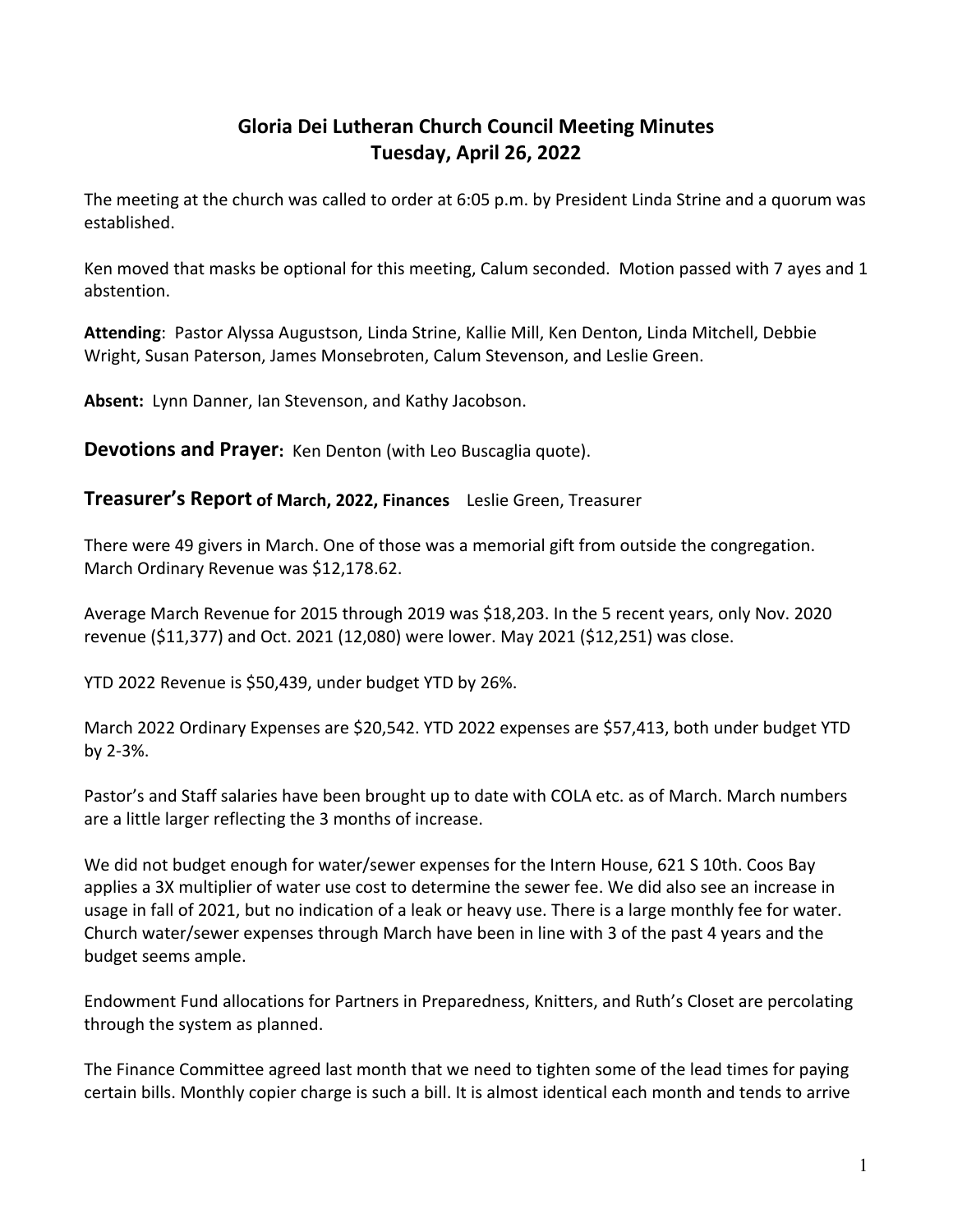late in our cycle, with some of our payments arriving late in consequence. Previous Bookkeeper Jen proposed auto paying that bill. Umpqua credit card lead-time is tight and the bill details sometimes need research before it is approved to pay. We have had late fees for the credit card. It has been suggested that we could change our bill pay date for a better lead time. We could also or instead auto pay the credit card. We should get an early handle on charges before they show up on a bill, or even before they are made. It has been suggested that purchases could occasionally be paid by personal credit card or check and later reimbursed to the purchaser. The new Umpqua Bank church credit card with my (Leslie Green) name on it, is in the mail.

Patrick is shopping carefully for his replacement bookkeeper's laptop. He's looking for mid-level capability that can support Quick Books and interface with our other systems for several years, and improve painfully slow boot time, for around \$500.

We have discussed whether we should better document transfers to The Mission Investment Fund in the Morgan Stanley Balance Sheet for each affected sub-account. That is, we could also show how much is actually held in Morgan Stanley and how much is held in The Mission Investment Fund to back up specific funds that have been affected by the original transfer.

Apr 28, 2008, Gloria Dei established a Mission Investment Fund Account for Youth with an initial deposit of \$4,500. It operated pretty actively for youth programs through 2018. Since then, the MIF-Youth account has accumulated interest, but has not otherwise been used.

Dec 8, 2011 Gloria Dei established another Mission Investment Fund Account with an initial transfer of \$40,000 from Morgan Stanley. At that time Morgan Stanley held \$82,391.73. The Mission Investment Fund now holds \$30,862.07 as a transfer from Morgan Stanley. Gloria Dei Memorial Fund transferred \$10,000 from Morgan Stanley via Check 2235 Feb 13, 2019. The Memorial Fund Committee keeps a close eye on their funds and expenditures. Their \$10,000 transfer is clearly documented and those funds are undesignated as to project.

Bank interest is now being reported monthly into Other Income/Designated Revenue - Mission Investment, Mission Investment-Youth, and Morgan Stanley Designated as Interest earned. Umpqua bank interest, if any, seems to be captured into the Umpqua account.

Several have suggested that we keep the concatenated Balance Sheet as it is, knowing that we are accounting the historical Morgan Stanley funds as if the transferred money were still present, backed up by a portion of the \$40,000 originally transferred to Mission Investment Fund.

Linda asked if there were any additions or corrections to the Treasurer's Report. Hearing none, the Treasurer's Report was filed for Audit.

**Approval of Minutes** The minutes of the Council Meeting of March 22, 2022 are approved as distributed via email**.**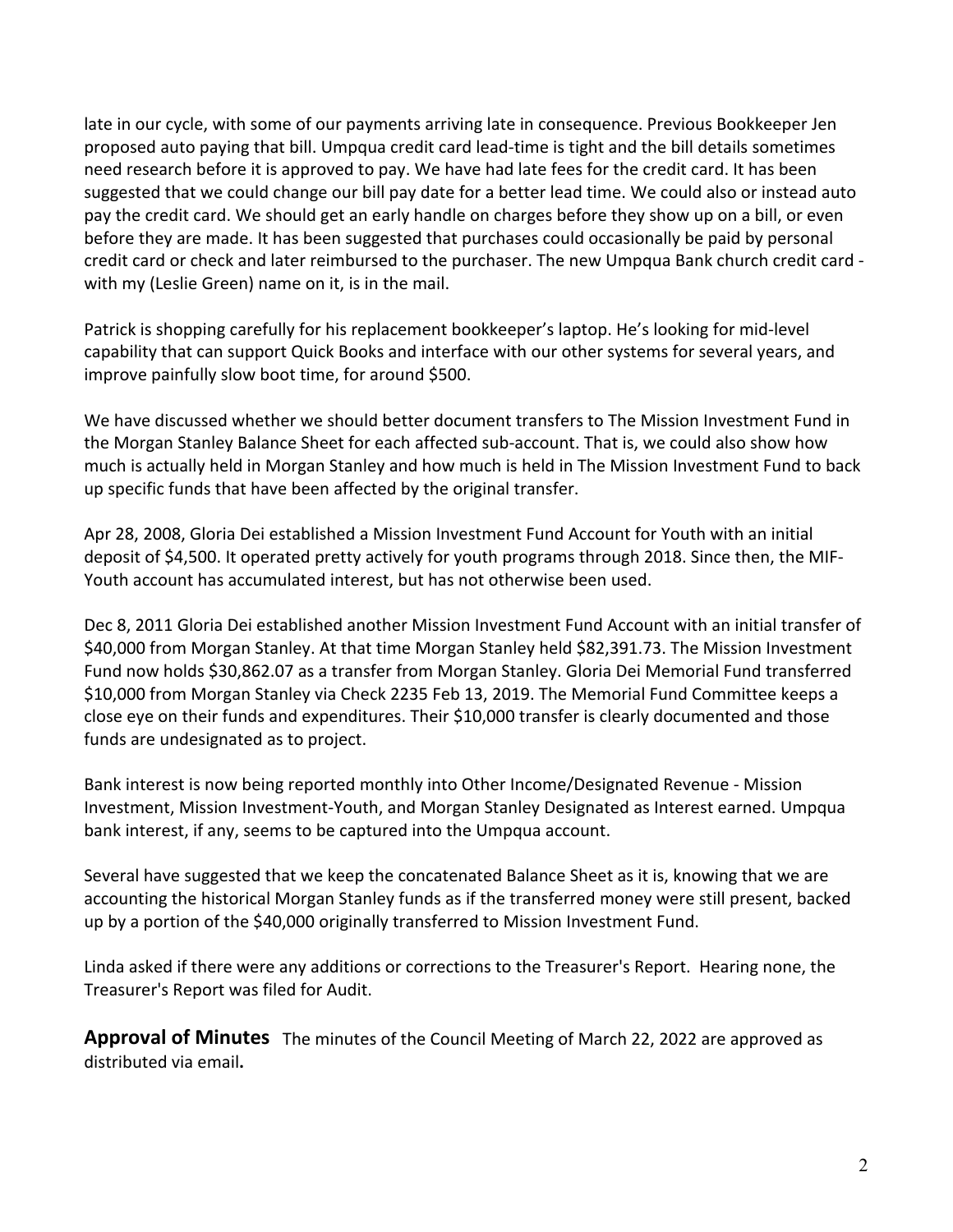**Committee Lists** – Council members need to be on one or more committees. Linda explained why we do this. Others weighed in. A hard copy of the list was passed around and four names were added.

## **Pastor's Report**

#### **Pastoral Acts**

April 24 Council Installed Increasing visits

We're having staff meetings on Tuesday AM again.

#### **Intern**

Pastor Alyssa and Intern Emily met over Zoom Intern's photos and bio were sent out to the congregation Intern committee has received more information and will be in contact with Intern Emily Internship Conference May 16-17 by Zoom Tentative arrival/start in early July

**Confirmation** – Initial plan did not work; new plan is 11:30 a.m. after worship through May and then pick up again in the fall. Confirmation Sunday will still be Reformation Sunday, October 29.

#### **Emergency Funding Update**

Conversation about organizing an ecumenical emergency fund were temporarily put on hold through Easter and will resume. In the meantime, our ecumenical partners have been working together by email, with each congregation picking up opportunities of providing emergency funds as they are able.

#### **Visitation Team:**

Cathy Denton, Stephanie Greim, Linda Strine, Irene Sund, Kathy Whitwer, and Debbie Wright. There will be a training/orientation (date/time TBD) for those who are new to the team and we'll be watching Covid rates and listening to people's comfort levels.

#### **Coming up:**

Synod Assembly May 13-15 in person Internship Conference May 16-17 by Zoom Pastor Alyssa vacation May 23-27

> Emergency pastoral care – Pastor Katherine Brick cell 503-997-1994; Faith Lutheran Office 541-756-4035

(Pastor Alyssa will not be present for May Council meeting)

Deacon Cora working with St. Timothy's Episcopal soup kitchen in Brookings. The city of Brookings has limited their days and hours, and the Episcopal church is suing. We're invited May 20 (tent.) for a tour and soup to support this effort, because we feel the church is about feeding people.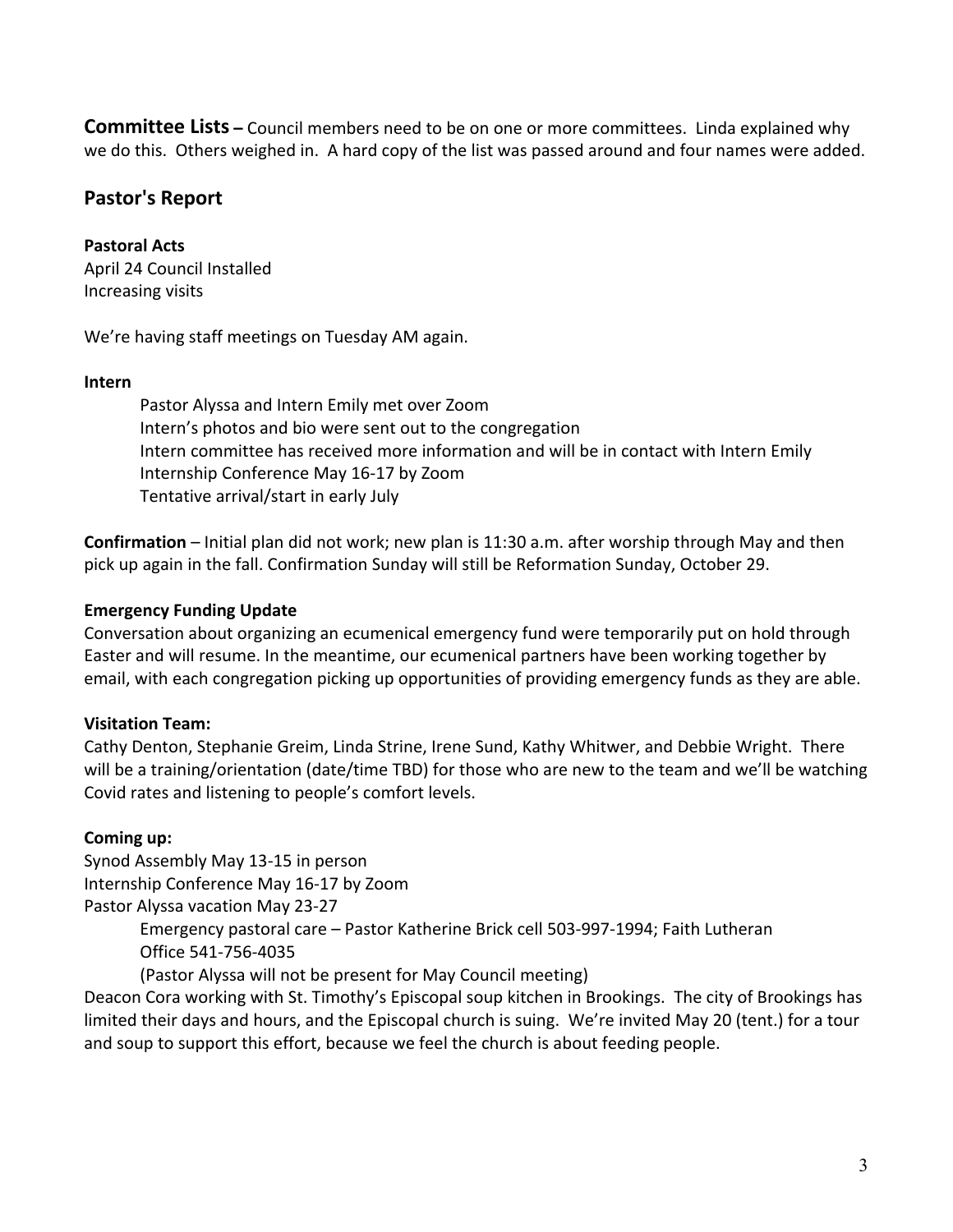## **Committee Reports**

#### **Personnel Committee:** Ken Denton

We hired Sable Stallings as church custodian and she is working now. With little experience and no one to overlap with, Ken invited former custodian Angela McAlister back for a week to do training; she was pleased to be asked and agreed to come for travel costs and wages, which Ken guaranteed pending action by Council. The week went perfectly.

Linda asked for a motion to authorize \$800 to cover Angela's travel and wages. Calum moved, James second, and it passed unanimously.

**Lot Committee:** Ken Denton

We had an attorney review the MOU before we signed it. We're still waiting for her bill, but we understand it will be about \$390.

At the request of NHA's title company, Dennis Beetham signed notarized documents to verify he turned the property over to Gloria Dei.

On April 19 Ken received word from Baker Lyon of NHA:

"We're in the early stages of determining the potential for your site. So far:

Title: I'm attaching a copy of the preliminary title report for your site. We've reviewed and addressed issues which would impact ownership and transfer.

Design: We've engaged BDA Architecture to review the site and help us understand the options for site layout, number of units, amenities, access, and constraints such as topography, utilities, and infrastructure. NHA will be engaging with the city regarding zoning and requirements for housing on the site.

Survey: Given the slope of the site, a detailed site survey will be necessary to inform its potential." Ken reviewed the preliminary title report and it looks routine.

NHA knows Ken is traveling most of May and said they'd like to set up a check-in meeting prior to his departure to let us know where things stand, and another for when he returns. At that time, they'll also set up monthly meetings to discuss the progress on the project, and we will see more in terms of preliminary design. Additionally, we'll have a draft option agreement for review.

Also on April 19, we made the front page of *The World* with a very nice article, mostly written by the Lot Committee.

It was suggested the article or similar should be added to our website; the Pastor will ask Barbara to do this.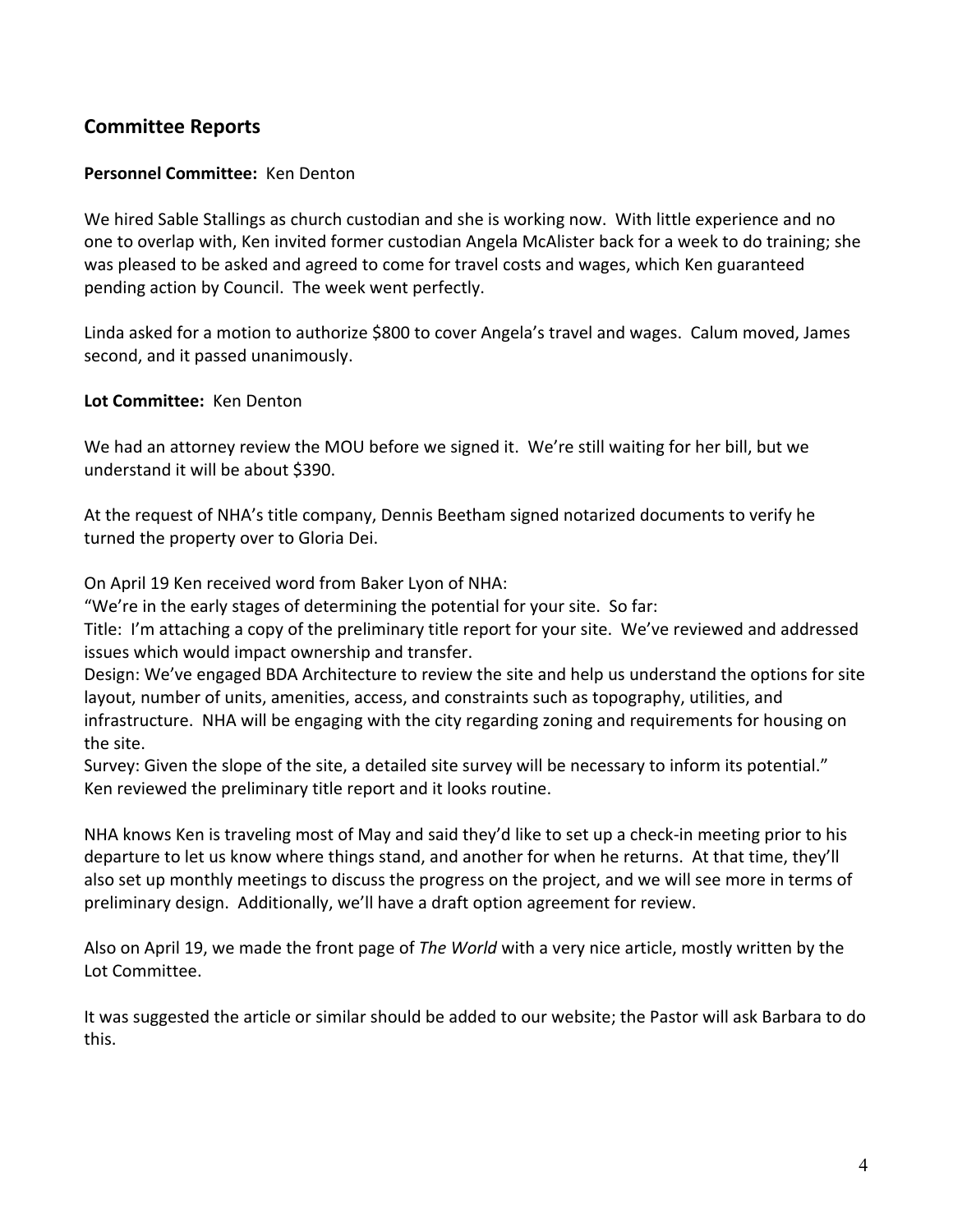On a related note, Paul Strike contacted Ken regarding 5 acres their church is trying to figure out what to do with (probably affordable housing), and Ken and wife Cathy had a great meeting with a dozen of their members on April 5 to give an overview of our process and answer questions.

There was a motion by Kallie, seconded by James, to pay the \$390 attorney bill. This passed unanimously. However, Leslie wondered if there were leftover Endowment monies for the Lot. Ken agreed there probably was (and Leslie confirmed this after the meeting.)

**Pride –** Ken Denton said that he had volunteered Gloria Dei to cook the free lunch for Pride in the Park August 20, and he'd be looking for volunteers. We also need to have a Gloria Dei table (\$45 fee). Linda and Pastor Alyssa said they'd help. Kallie volunteered a canopy.

Don Blom is taking the all-day kitchen certification class tomorrow.

## **Old Business**

### **COVID**

Linda reported: From State Health dept, Coos County is LOW, with numbers falling since February. Weekly new cases are 21 (32.6/100,000); hospital admissions are .9/wk/100k. All graphs are down. Daily new cases in Coos County are now 4.7/100k, and not as severe. CDC reports slightly higher numbers, but their data always lags Oregon's.

James noted masks on airlines are now optional, and he saw an article saying omicron requires an N95 mask to be effective.

### After discussion:

Calum moved and Ken seconded, that masks be optional, keep distancing, and encourage vaccinations - starting immediately. People sick or symptomatic should stay home. Masks are optional for all activities. This passed unanimously.

Kallie moved and James seconded that outside groups (quilters, computer club, etc.) (with masks optional) can resume all in-person activities. This passed unanimously.

### **Coffee Hour**

We agreed to after-service coffee and cookies or similar (prepackaged food) in the fellowship hall for the month of May, while coffee teams get organized. The Council will decide at the May Council meeting whether to advance beyond packaged foods.

All of the above will be reviewed at future Council meetings.

## **New Business**

The Audit Committee completed an "in house review" of our finances and the Endowment fund), and their report was sent to Council members by Linda on April 19. The report certified that for the calendar year 2021 (a) financial activity of both the Church and the Endowment Committee has been